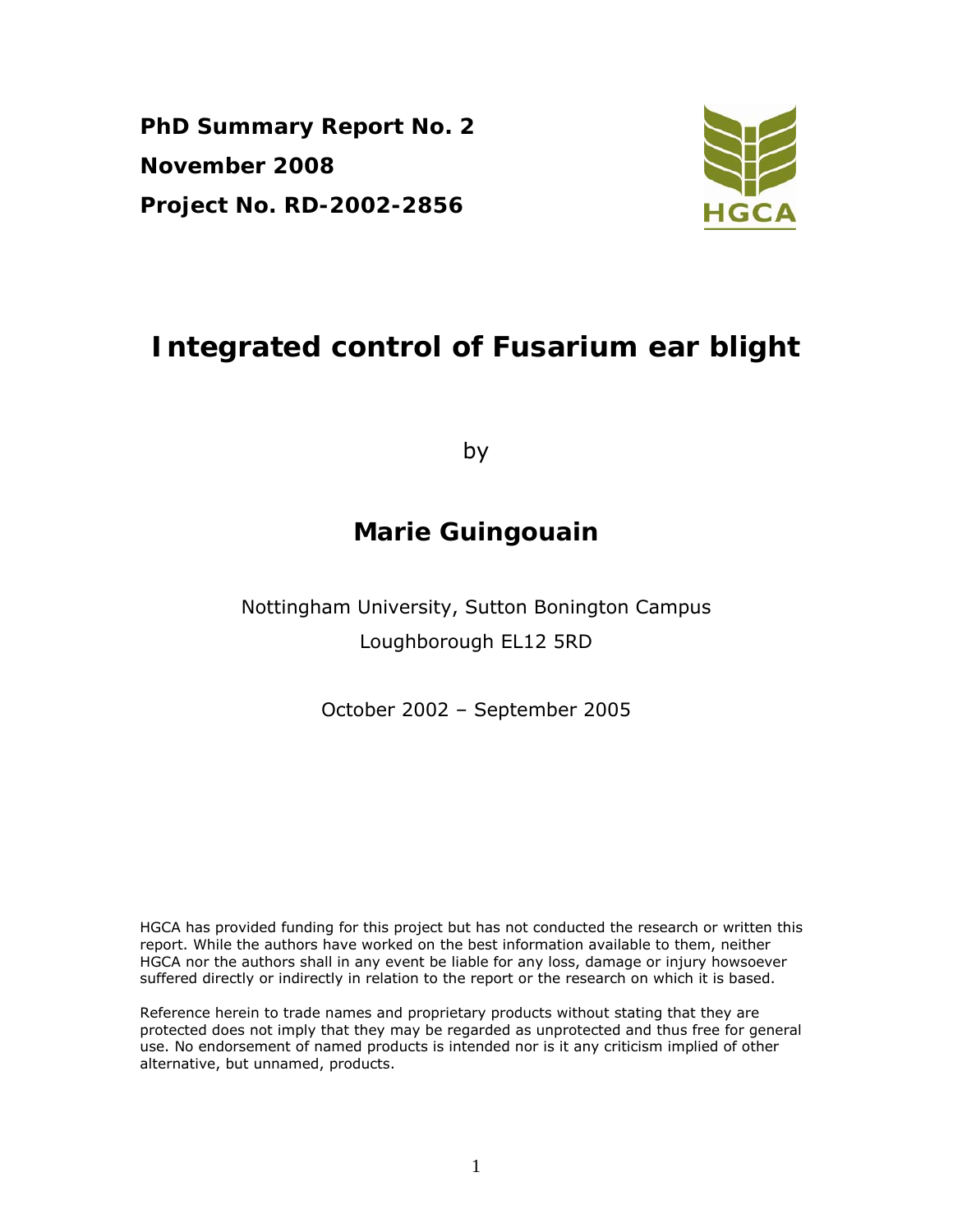#### **1 INTRODUCTION**

Fusarium ear blight (FEB) is a significant disease of small grain cereals and has been reported throughout the world. The disease is caused mainly by five mycotoxigenic species, *Fusarium culmorum*, *F. graminearum, F. avenaceum, F. poae* and *Microdochium nivale*. These fungi survive and sporulate on crop residues, and infect subsequent crops at the flowering stage. High temperature and humidity play an important role in infection. Initial symptoms of FEB commonly appear 4-5 days after infection. Symptoms are generally the same in all small grain cereals and are initially similar for all the species causing FEB in the UK. Small, water-soaked brownish spots develop at the base or middle of the glume or on the rachis. Infected spikelets then senesce and take the typical colour of ripe ears in contrast with the green uninfected ears.

Grain harvested from FEB-infected ears is often small and shriveled and may contain mycotoxins (e.g. deoxynivalenol) produced by the fungi. The risks connected with the consumption of contaminated food products by livestock and humans must therefore not be ignored. In June 2005 the EC advised action to be taken on trichothecenes and proposed regulatory limits, which will apply from 1 July 2006 (EC regulation No 856/2005). For deoxynivalenol (DON) the limits include 1250 ppb for unprocessed cereals, 750 ppb for cereal flour and pasta, 500 ppb for retail products such as bread, pastries, biscuits, cereal snacks and breakfast cereals, and 200 ppb for baby food.

Due to change in agricultural practice (no-tillage) and in climatic conditions, FEB and therefore, the contamination of grain with mycotoxins, are posing an increasing risk to animal and human health. The availability of control measures remains limited. Control options consist of reducing the amount of inoculum available to cause the disease. Cultural practices such as crop rotation can reduce the carry-over of spores or other survival structures between seasons. Once the crop is exposed to the pathogen, a further set of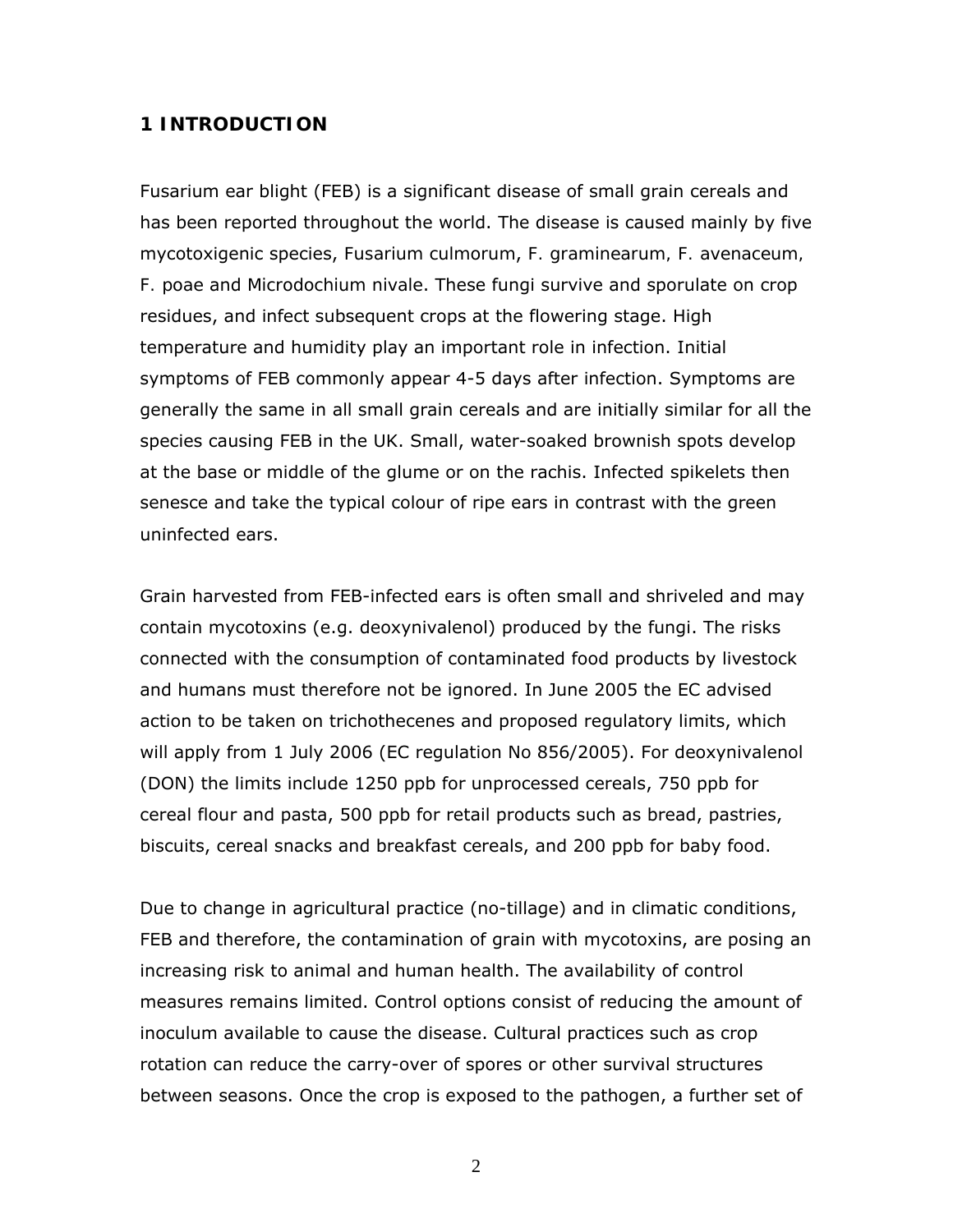control strategies must be considered, including genetic resistance, chemical treatment and biological agents. Breeding programs have greatly aided in the eradication of very susceptible varieties. However, the resistance appears to be in most cases under polygenic control making the development of resistance cultivars with suitable agronomic and quality traits a challenge. Therefore, such efforts do not offer an immediate protection against FEB. At the present time, there is no fungicide to control FEB with a 100% efficacy. Among the active ingredient in the tested fungicides, tebuconazole has been reported the most effective for controlling FEB (Magan *et al.*, 2002; Homdork *et al.*, 2000; Menniti *et al.*, 2003; Simpson *et al.*, 2001; Cromey *et al.*, 2001 and 2002).

In most cases, inadequate control of FEB by chemicals is due to incorrect timing of application. Timing of fungicide application is indeed crucial for effective FEB control. Infection usually occurs during mid-anthesis, the period between growth stages 65 to 71 being the most susceptible for FEB infection (Lacey, Bateman and Mirocha, 1999). The efficacy of fungicides also depends on the timing of infection. Matthies and Buchenauer (2000) found that fungicide applications early post-infection, 2 days after inoculation, provided the most effective control against FEB while pre-inoculation and late postinoculation applications (9 days after inoculation) were less effective.

Micro-encapsulated fungicides could prove effective against FEB. They could indeed increase the length of activity of the active ingredient but also reduce cost as smaller quantities of fungicides would be needed and there would be no need for multiple applications. Over 100 micro-encapsulation processes have been described, amongst them, the micro-encapsulation of active ingredient in yeast cells (Pannell, N.A., European patent 242135). The technology uses strains of the yeast *Saccharomyces cerevisiae* commercially available in the baking and brewing industries. The viability of the yeast cells is not required but intact cell membranes and cell walls are essential for efficient encapsulation. The process uses only water, yeast and the active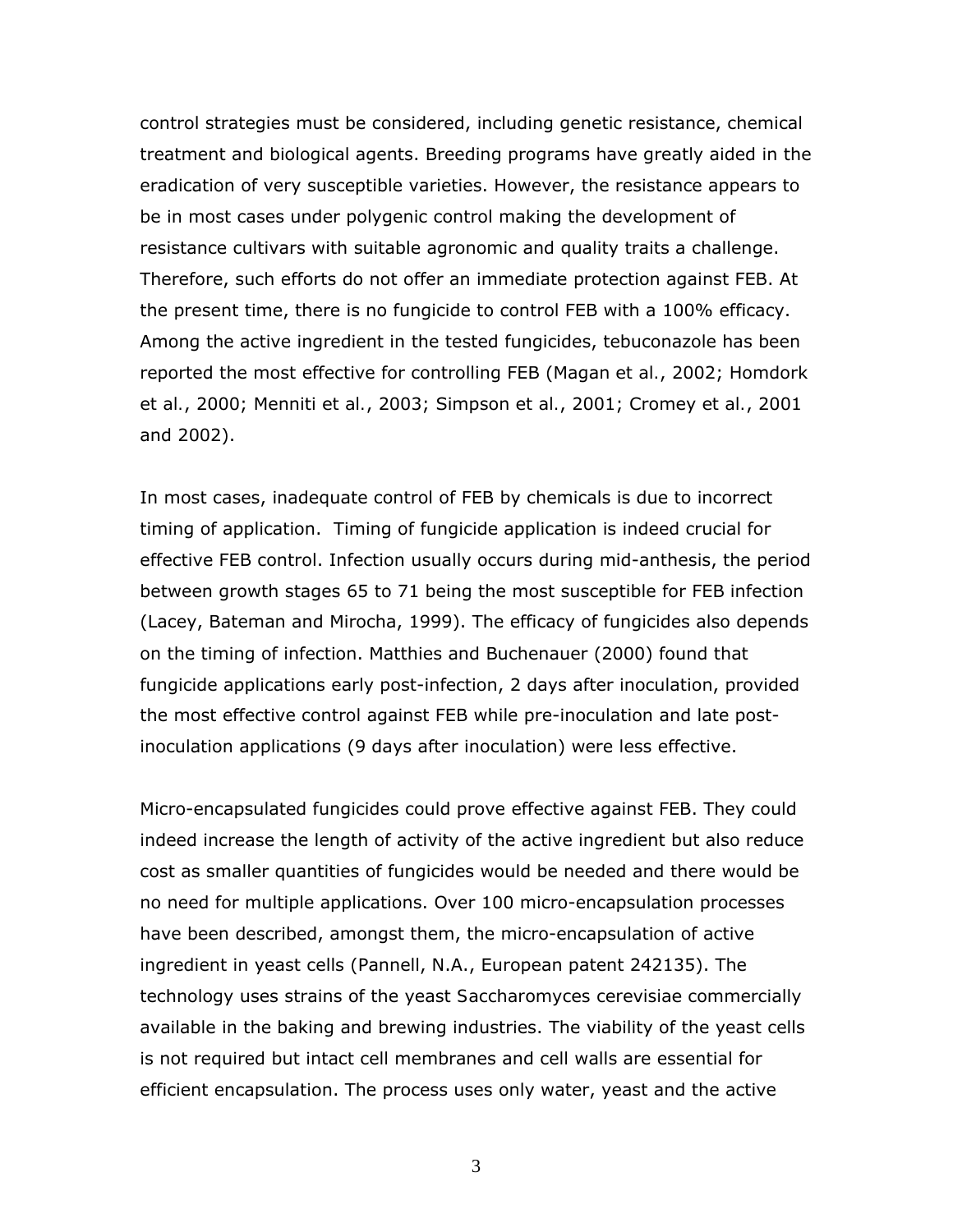ingredient to be encapsulated. The yeast cells are dispersed in water with top stirring. The active ingredient is then added to the dispersed yeast cells and the suspension mixed until the majority of the active ingredient has entered the cells. Encapsulation levels generally attain 30 to 40 % (w/w) but can sometimes reach 80 % (Nelson and Crothers, 2003). Yeast cells containing the active ingredient are then washed with water or another appropriate solvent and spray dried. The technology has been used successfully in the food industry. Encapsulated essential oils and synthetic flavours have successfully been encapsulated and are released from the capsule on contact with the moist tongue surface without the yeast cell being disrupted.

A UK-based company, Micap plc. developed and provided a microencapsulated formulation, containing the active ingredient tebuconazole, using the technology described above. The formulation is available as a powder that can be used readily for seed treatments or mixed in water for foliar treatments. The yeast cells are 5 to 10 μm in diameter, which make them small enough so that the formulation do not clog the equipment used during the spraying process.

The project aimed at testing this novel tebuconazole-encapsulated fungicide provided by Micap plc. The efficacy of the microencapsulated fungicide to control FEB was evaluated *in planta* and compared to that of various foliar fungicides. The study also aimed at isolating and screening biological control agents in the view of an integrated approach to control FEB. Chemical and biological treatments were tested in controlled environment before being assessed for their efficacy in the field.

#### **2. METHOD**

The same procedure was followed for all experiments. Treatments were applied at full ear emergence (GS59). At mid-anthesis (GS65), the ears were challenged with spore suspensions of *F. culmorum* at a concentration of 106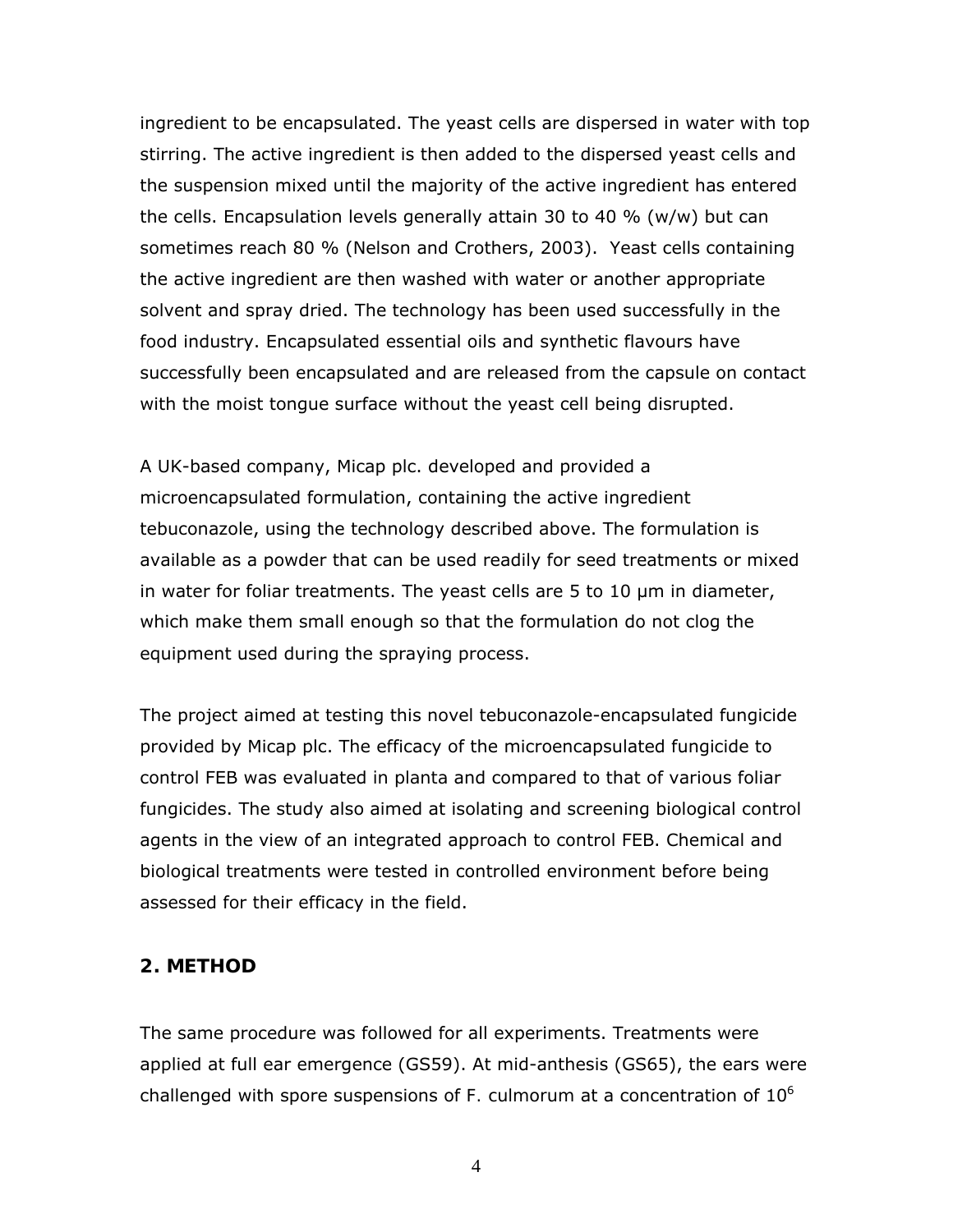spores  $mL^{-1}$ . Fourteen days after artificial inoculation, the disease incidence (% of infected ears) and severity (% of infected spikelets in diseased ears) were recorded. When ready, the grain was manually harvested and threshed. The thousand grain weight was determined. The grain was then separated into 3 categories: healthy looking grain, infected grain or TSK (tombstone kernel) and heavily infected grain or failed grain, and the proportion of each grain category recorded. Finally, the contamination of the grain with the mycotoxin deoxynivalenol (DON) was measured using an ELISA (enzymelinked immunoassay) kit.

### **3. EVALUATION OF MICAP, A MICROENCAPSULATED FUNGICIDE**

Micap plc. initially provided a product containing 19% of the active ingredient tebuconazole. Its efficacy was evaluated on ears of wheat cv. Charger (susceptible to FEB) in a controlled environment. Folicur was used for comparison. Micap 19% was prepared in water to contain the same concentration of tebuconazole than Folicur. The two fungicides were sprayed at rates equivalent to  $0.5$  L ha<sup>-1</sup> Folicur.

Disease incidence and severity were greatly reduced by both fungicides (Figure 2 and 3). Moreover, the effect of Micap 19% on both FEB incidence and severity was similar to the commercial fungicide Folicur. Both formulations reduced the disease incidence by 75% and the disease severity by over 65%.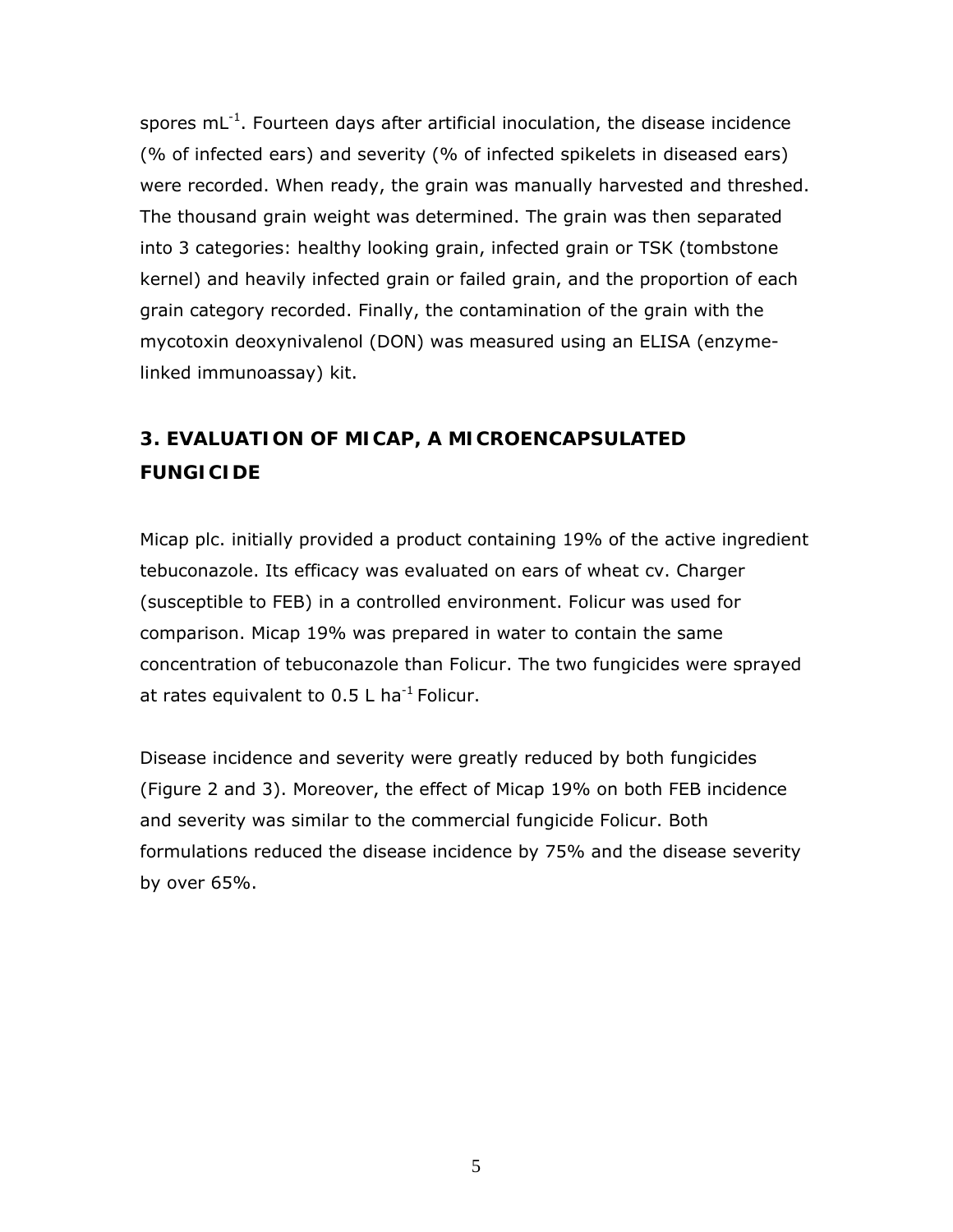

*Figure 1. Effect of tebuconazole and microencapsulated tebuconazole on disease incidence.* 



*Figure 2. Effect of tebuconazole and microencapsulated tebuconazole on disease severity.* 

The thousand grain weight was increased after treatment with both formulations, with Micap 19% giving the best result.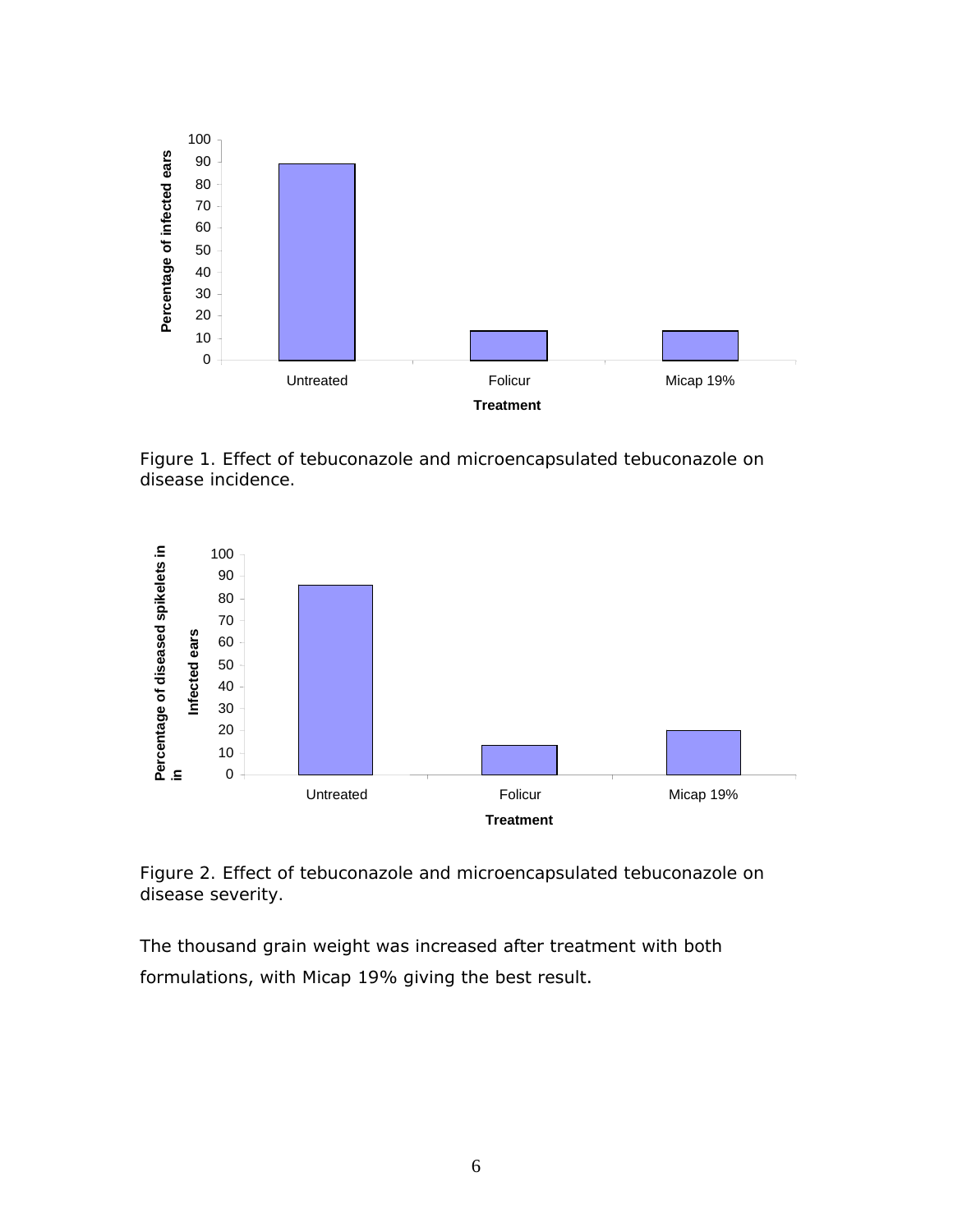

*Figure 3. Effect of tebuconazole and microencapsulated tebuconazole on thousand grain weight.* 

The proportion of healthy looking grain was more than doubled after treatment with both tebuconazole treatments. The lowest proportion of TSK was observed after treatment with the encapsulated fungicide. However, the percentage of failed grain recorder after treatment with Micap 19% was higher than the untreated control while no failed grain were recorded amongst the grain treated with Folicur.



*Figure 4. Effect of tebuconazole and microencapsulated tebuconazole on the proportion of healthy looking grain, infected grain or TSK (tombstone kernel) and failed grain.*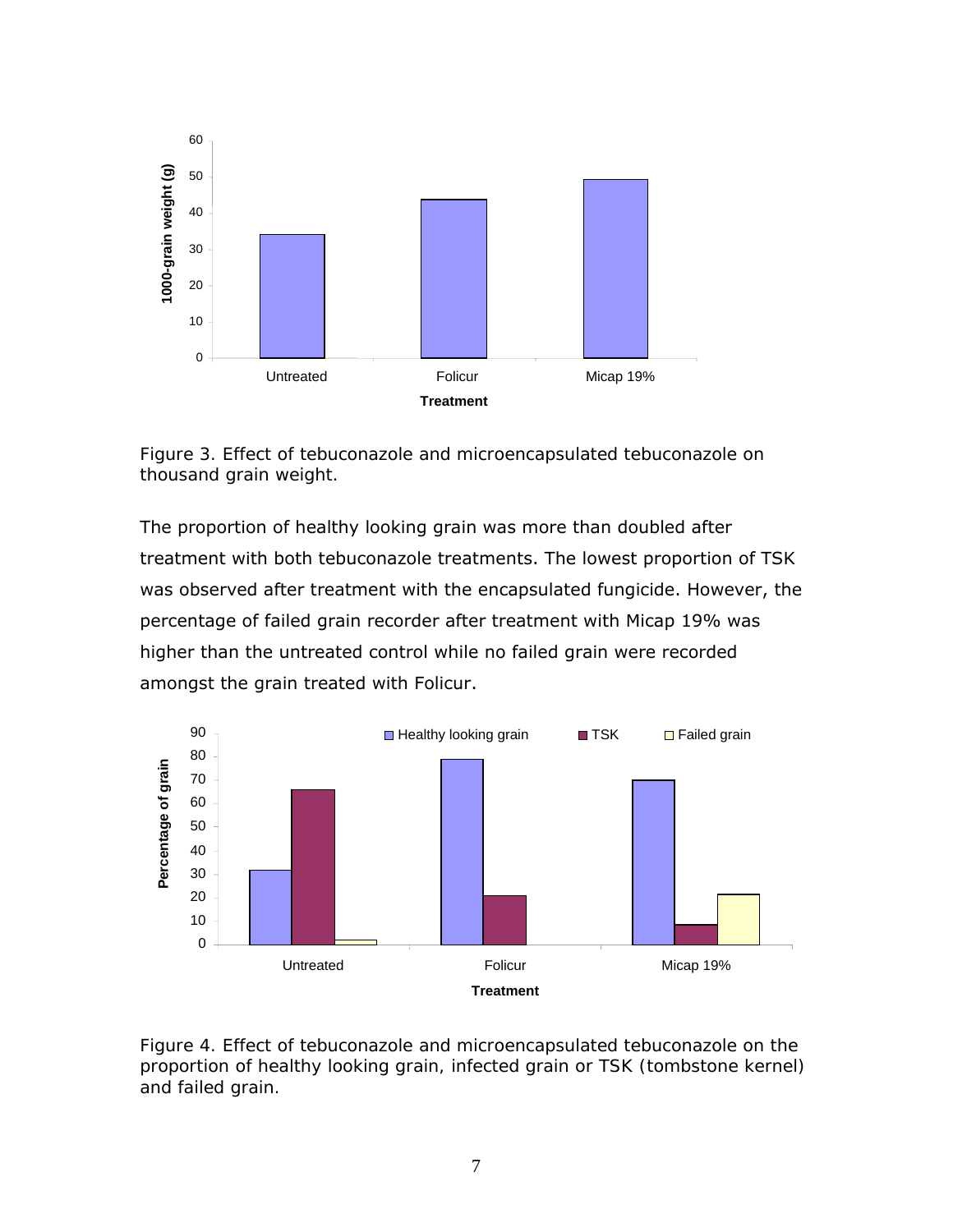The contamination of grain with DON was greatly reduced by both formulations. The levels recorded in healthy looking grain after treatment with Micap 19% and Folicur were 90 ppb and 580 ppb respectively. Both treatments reduced the contamination of the grain to an acceptable level (maximum limit in flour is 750 ppb).



*Figure 5. Effect of tebuconazole and encapsulated tebuconazole on the contamination of grain with the mycotoxin DON.* 

Micap plc. provided 2 more products containing 9.6% and 21.7% of tebuconazole. The 3 products were assessed *in planta* (results not shown). Micap 21.7% was found to control best FEB and was then compared to fungicide treatments recommended by Dupont. In this experiment, two wheat cultivars were used. The winter cultivar Charger was on the HGCA recommended list for 2003/04. This cultivar rated 4, in a scale from 1 to 9, for its resistance to FEB, making it the most FEB susceptible cultivar of the HGCA recommended list. The winter wheat cv. Centrum was also used. This German cultivar was identified in the Monsanto genotype screening for its low disease score.

Table 1 summarises the treatments and application rates used during the experiment.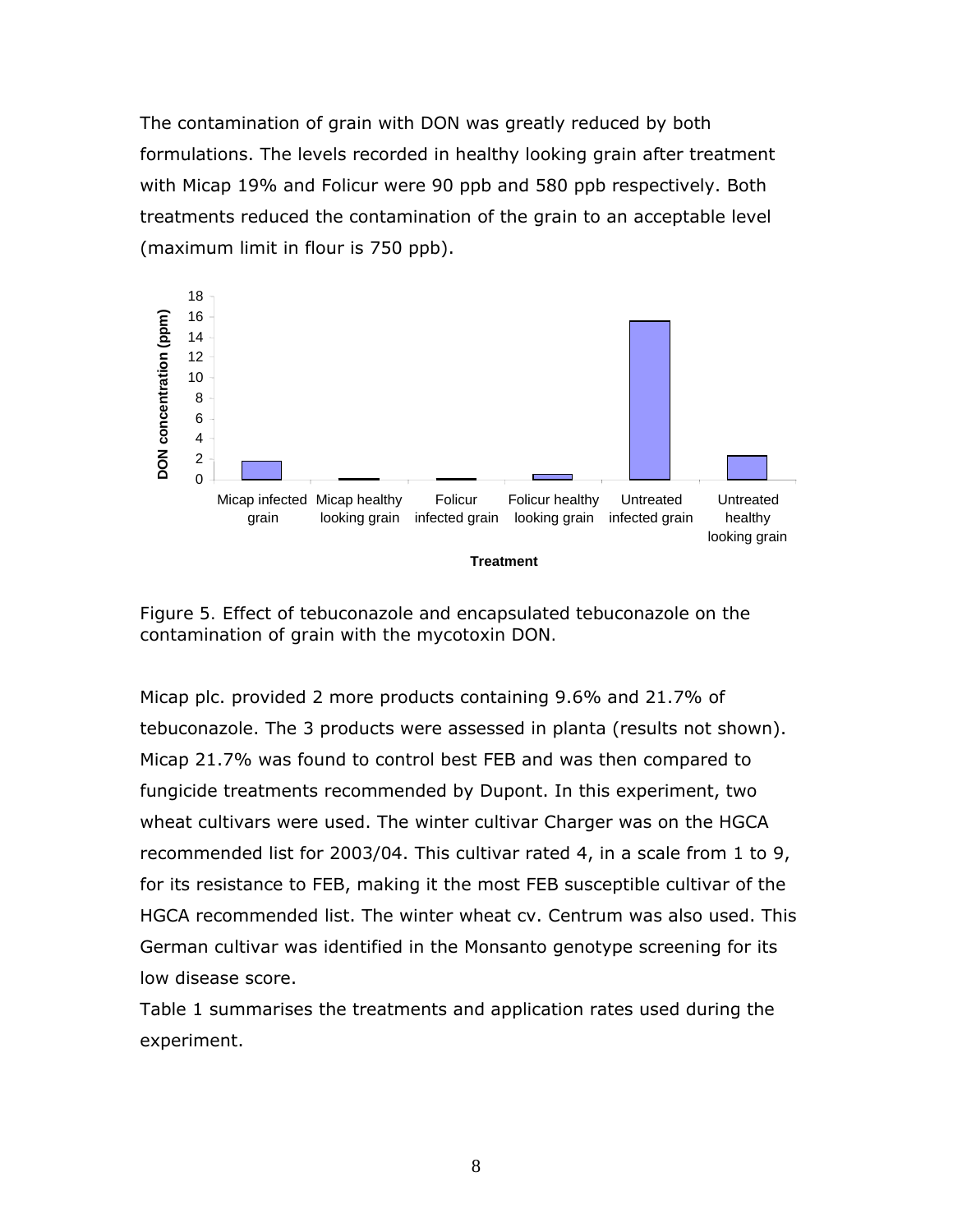*Table 1. Active ingredient, product name and application rate of treatments used in the experiment.* 

| <b>Product name</b>       | Active ingredient (a.i.)    | <b>Application rate</b> |
|---------------------------|-----------------------------|-------------------------|
| Charisma $\mathbb{R}^a$   | Flusilazole and Famoxadone  | 1 L ha $^{-1}$          |
| Proline® <sup>b</sup>     | Prothioconazole             | $0.5 L ha^{-1}$         |
| Punch® $C^a$ +            | Flusilazole and Carbendazim | 0.4 L ha <sup>-1</sup>  |
| Proline® <sup>b</sup>     | Prothioconazole             | $0.25 L ha^{-1}$        |
| Charisma $\mathbb{R}^a$ + | Flusilazole and Famoxadone  | $0.5 L ha^{-1}$         |
| Proline® <sup>b</sup>     | Prothioconazole             | $0.25 L ha^{-1}$        |
| Charisma $\mathbb{R}^a$ + |                             | 0.5 L ha <sup>-1</sup>  |
| Talius <sup>a</sup>       | Flusilazole and Famoxadone  | $0.25 L ha^{-1}$        |
| Folicur® <sup>b</sup>     | Tebuconazole                | $0.5 L ha^{-1}$         |
| Micap 21.7%               | Tebuconazole                | 0.5 L ha <sup>-1</sup>  |

a manufactured by DuPont

**b** manufactured by Bayer CropScience

The effect of fungicide treatment, sprayed on wheat cv. Charger and Centrum, on FEB incidence can be seen in Figure 6. Only the two tebuconazole formulations were able to substantially lower the incidence of FEB compared to the untreated controls. Micap 21.7% reduced FEB incidence by 82% on wheat cv. Charger and by 86% on wheat cv. Centrum while Folicur reduced FEB incidence by 81% on wheat cv. Charger and 84% on wheat cv. Centrum. Incidence of the disease was generally higher on wheat cv. Charger than on cv. Centrum.



*Figure 6. Effect of fungicide treatments on FEB incidence on wheat cv. Charger and cv. Centrum.*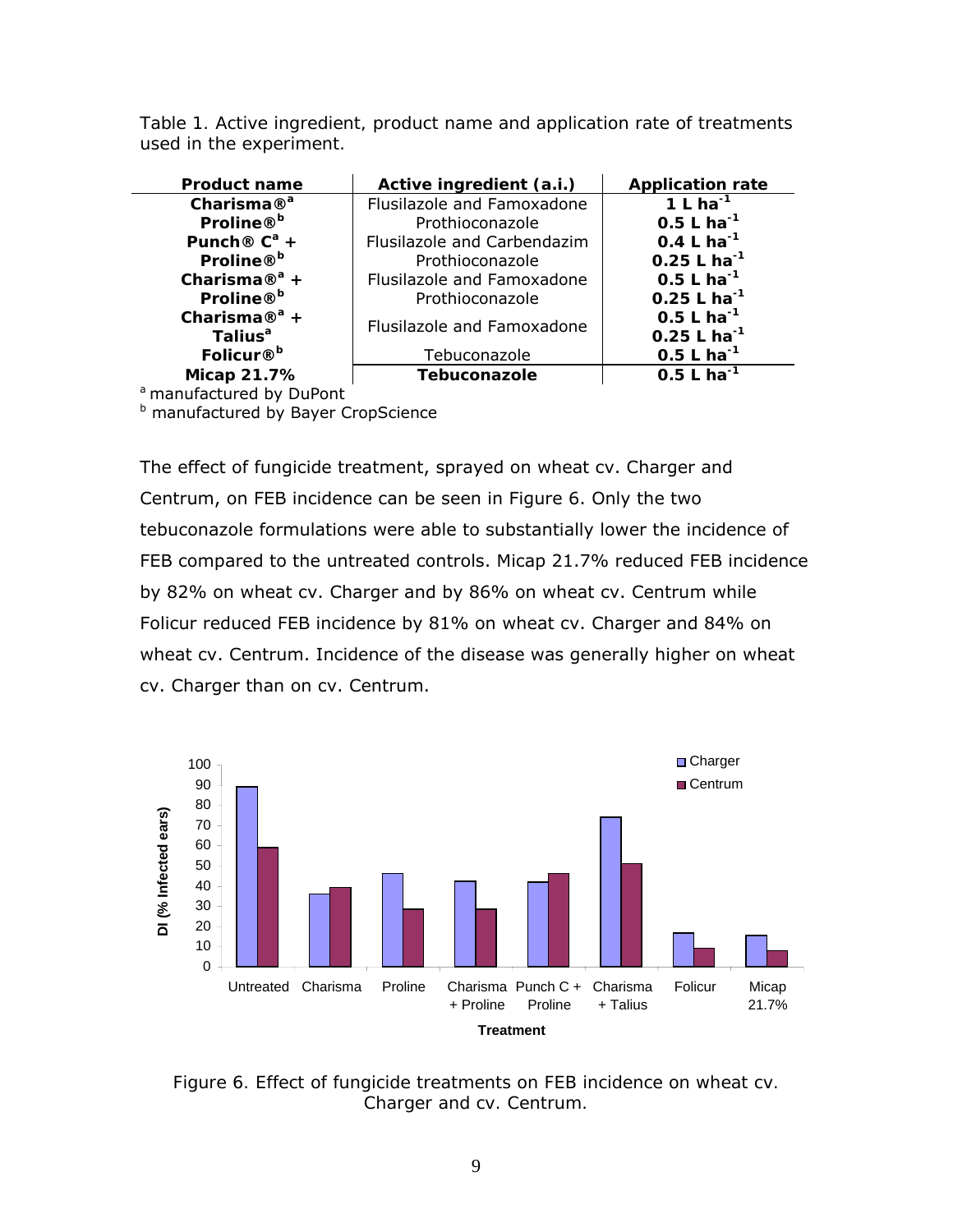The results for the disease severity recorded on both cultivars are presented in Figure 7. Again, tebuconazole-based fungicides were the most effective. Micap 21.7% reduced severity by 89% on cv. Charger and 71% on cv. Centrum compared to the untreated controls. After treatment with Folicur, disease severity was lowered by 79% on wheat cv. Charger and by 46% on wheat cv. Centrum.



*Figure 7. Effect of fungicide treatments on FEB severity on wheat cv. Charger and cv. Centrum.* 

Figure 8 shows the effect of fungicides on the TGW. All treatments improved the TGW to some extent.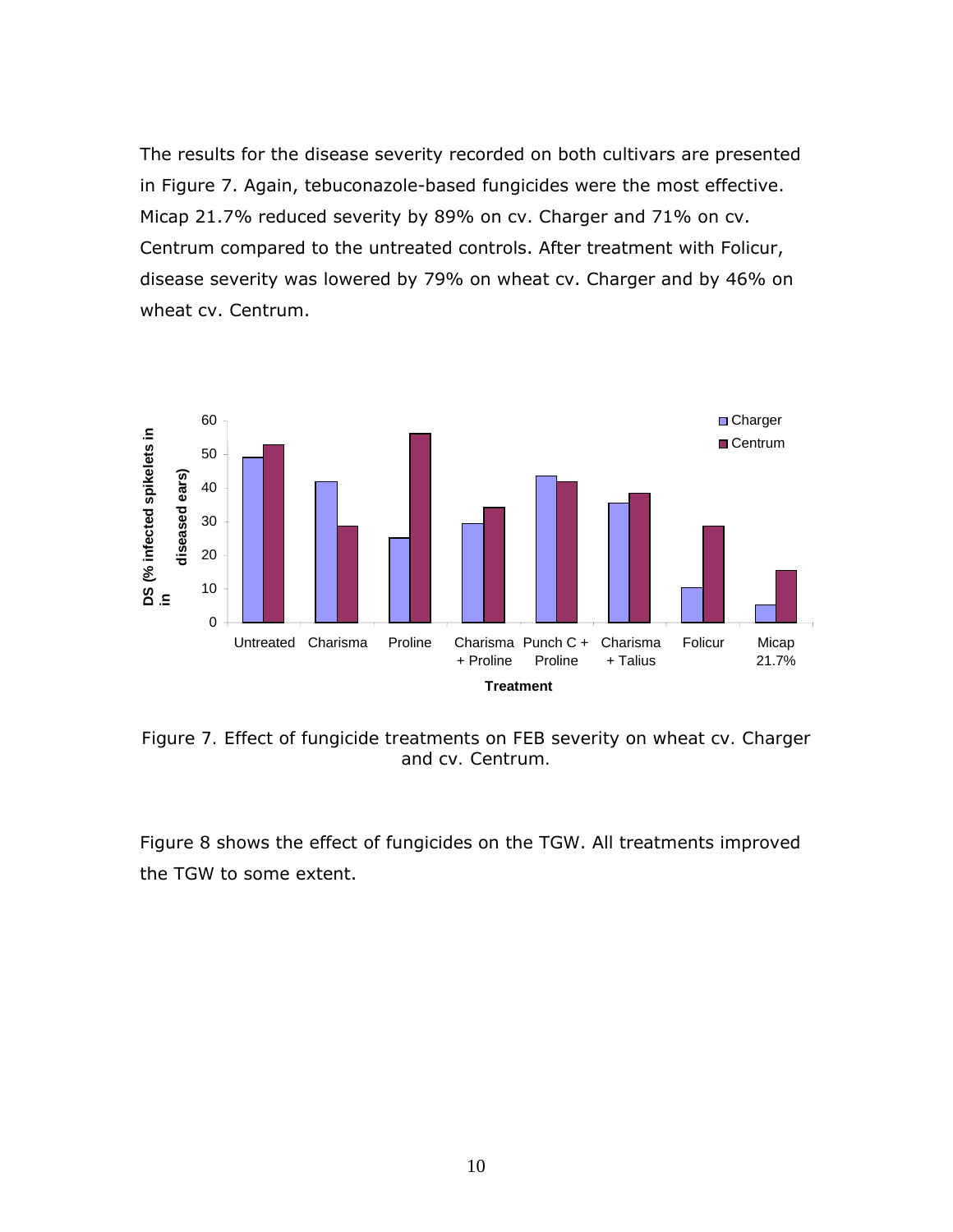

*Figure 8. Effect of fungicide treatments on TGW of wheat cv. Charger and cv. Centrum.* 

All treatment except the tank mix Punch  $C +$  Proline reduced the proportion of TSK and increased the percentage of healthy-looking grain when sprayed on wheat cv. Charger (Figure 9). Application of Charisma gave the best results.



*Figure 9. Effect of fungicide treatments on grain profile in wheat cv. Charger.*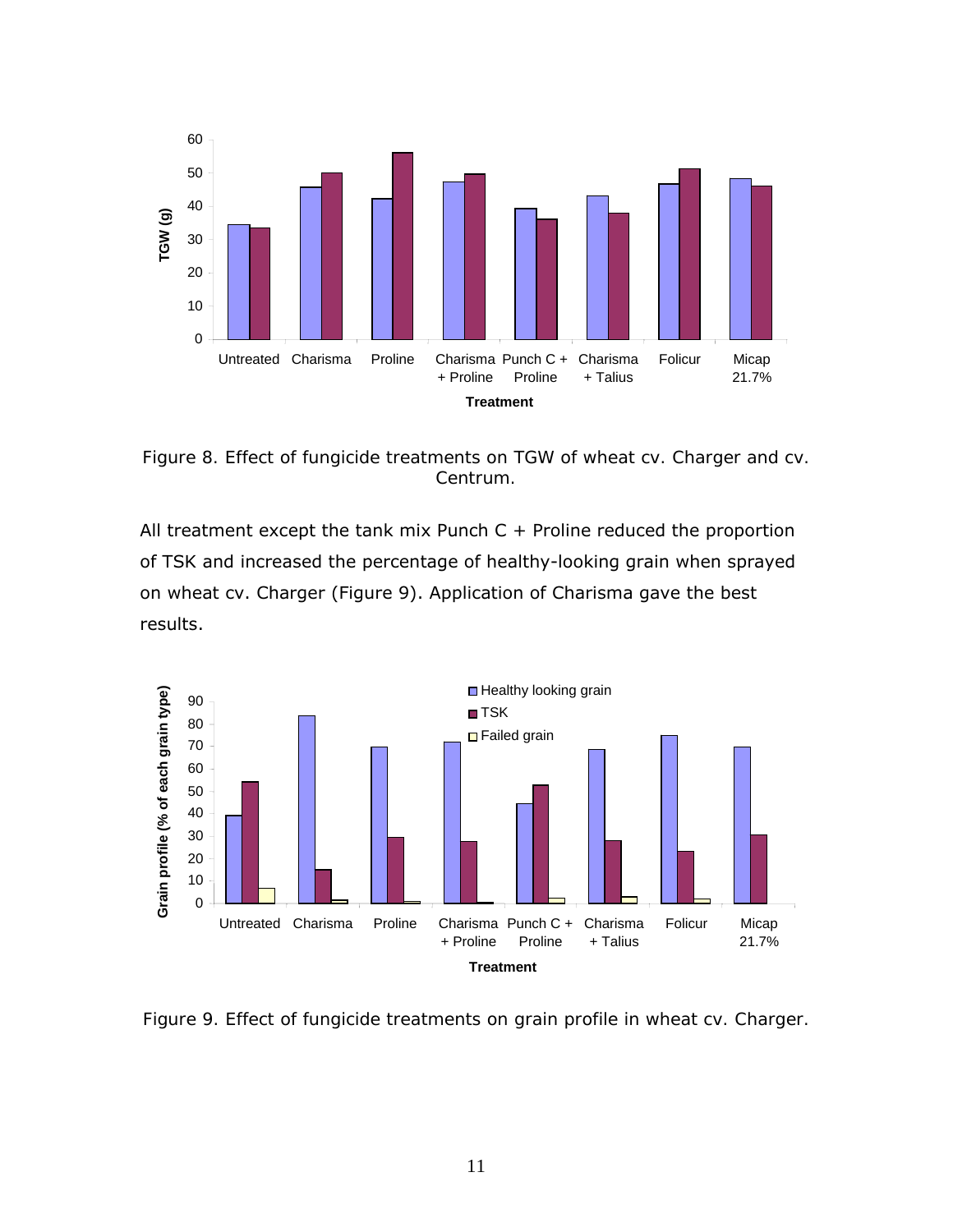All treatments increased the proportion of normal grain on wheat cv. Centrum (Figure 10). However, proportion of TSKs in treated ears remained high, particularly after treatment with Charisma + Talius and Micap 21.7%..





DON contents in healthy looking grain and infected grain of wheat cvs. Charger and Centrum are presented in Figure 11 and 12. None of the treatments were able to control the contamination of the grain with the mycotoxin DON I wheat cv. Charger.

Only tebuconazole-based fungicides reduced DON content in both grain types compared to the untreated control in wheat cv. Centrum. Micap 21.7% gave the best results, reducing DON level to 0.017 mg  $Kg^{-1}$  or 17 ppb in healthy looking grain. This corresponds to a level well under the limit of 700 pb imposed by the EC. Contamination of grain of wheat cv. Centrum was much lesser than the contamination of DON recorded in grain of wheat cv. Charger.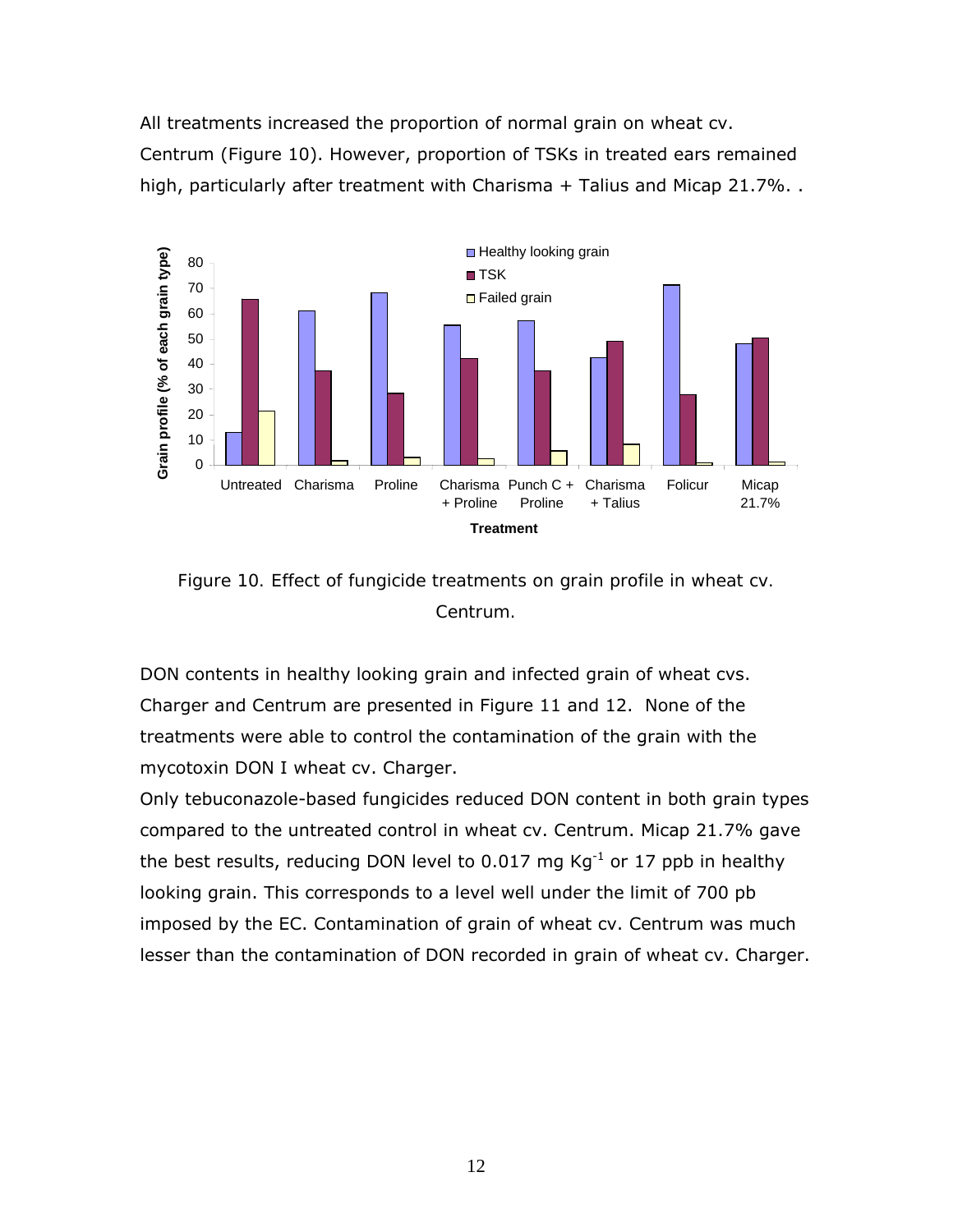

*Figure 11. Effect of fungicides applied at GS59 on DON concentration in grain of wheat cv. Charger.* 



*Figure 12. Effect of fungicides on DON concentration in grain of wheat cv. Centrum.*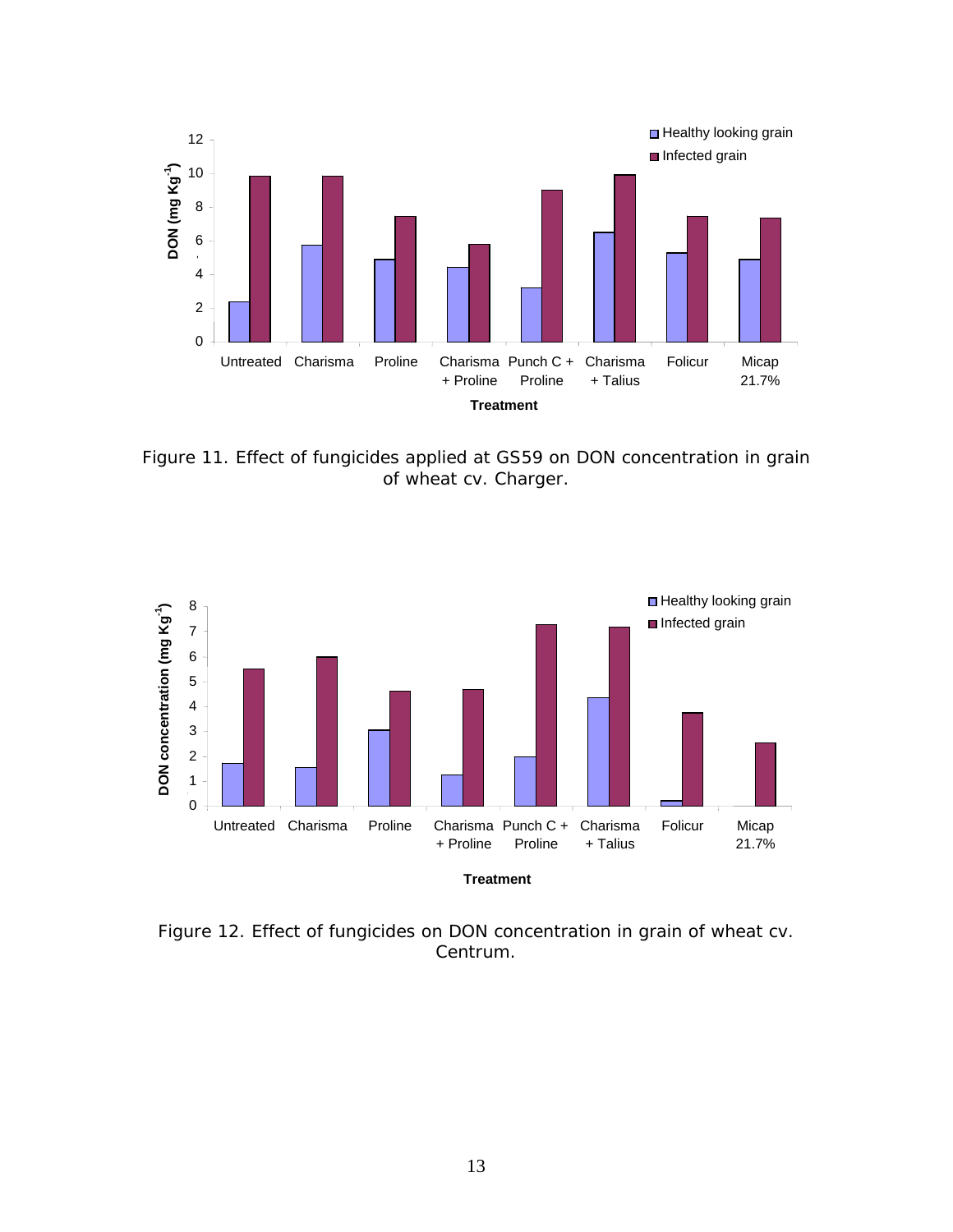### **4. EFFICACY OF BIOLOGICAL CONTROL AGENTS TO CONTROL FEB**

Bacteria were isolated from leaves, stems, and ears of wheat growing in Sutton Bonington (Nottinghamshire, UK). They were tested in the laboratory for antifungal activity against *F. culmorum* and *F. graminearum*. Fifty-five bacteria were isolated. After *in vitro* screen, 3 bacteria were selected for *in planta* tests. These were *Pseudomonas fluorescens* (M39), *Bacillus subtilis* (M22) and *Bacillus licheniformis* (M2). The bacterial isolate *B. subtilis* Bs 3.64 with proven biological activity against various fungal pathogens was used to compare with the bacteria isolated from the rhizosphere and phyllosphere of field wheat. Bs 3.64 was selected because this agent is already available as a formulated product, Botokiller, which has previously been shown to have activity against FEB of wheat (Troth, 2003). This biological formulation, containing sticking agents and nutrients, is commercialised in Japan, under license by Idemitsu, for the control of botrytis in aubergine and tomato. All biological treatments reduced disease incidence (Figure 13) and severity (Figure 14) compared to the untreated control*. B. subtilis* M22 reduced the disease incidence by 34% and the disease severity by 61%, while *B. licheniformis* reduced the disease incidence and severity by 27% and 56% respectively, compared to the untreated control. *P. fluorescens* M39 reduced the disease incidence by 34% compared to the untreated control, but did not reduced the spread of the fungus in the ear as well as the Bacillus strains. Botokiller gave the best results, reducing FEB incidence and severity by 39% and 65% respectively. However, none of the biological treatments reduced the disease incidence and severity as efficiently as Folicur, which reduced both incidence and severity by over 70%.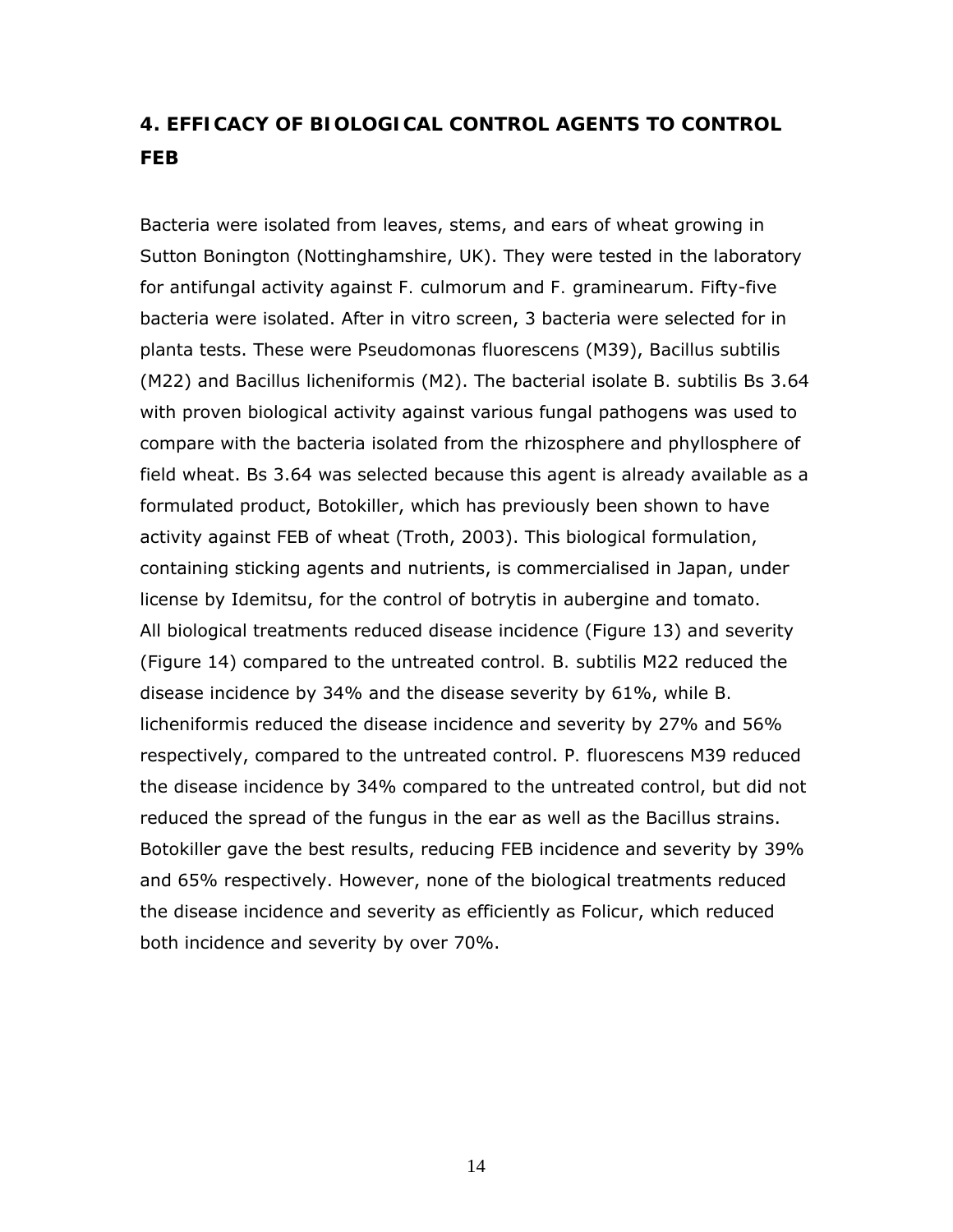

*Figure 13. Effect of biological treatments and Folicur on disease incidence.* 



*Figure 14. Effect of biological treatments and Folicur on disease severity.* 

The proportion of healthy looking grain was increased after application of all treatments (Figure 15). However, the number of failed grain was high for all treated grain except for grain from wheat treated with Bs 3.64.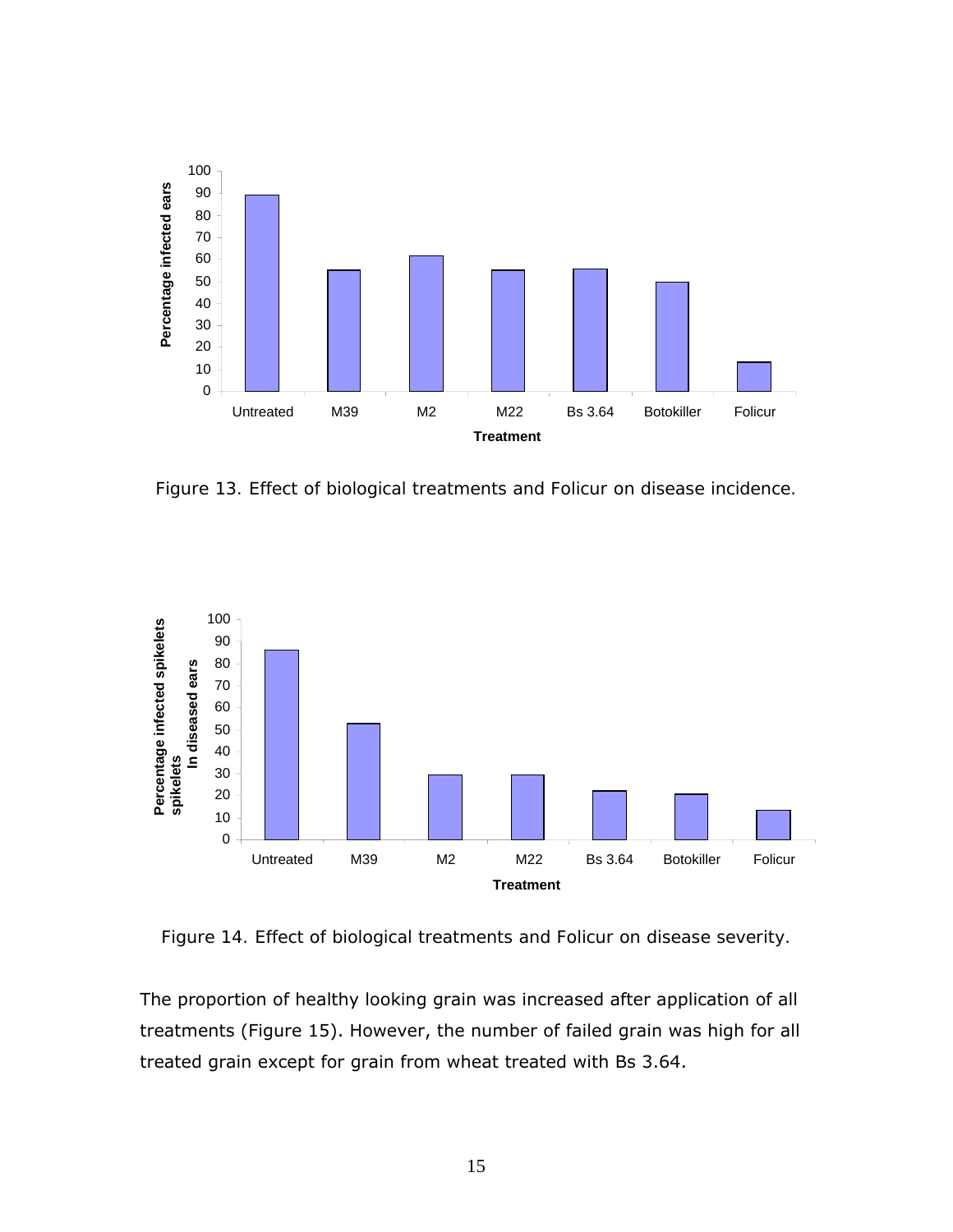

*Figure 15. Effect of biological treatments and Folicur on the proportion of healthy looking grain, infected grain and failed grain.* 

All treatments increased the thousand grain weight. Treatment with Botokiller was the most efficient, increasing the thousand grain weight by two-fold compared to the untreated control.



*Figure 16. Effect of biological controls and Folicur on the thousand grain weight.* 

All treatments greatly reduced the contamination of the harvested grain with DON compared to the untreated control. *B. licheniformis* M22 was the most effective, reducing DON content in grain by 98%.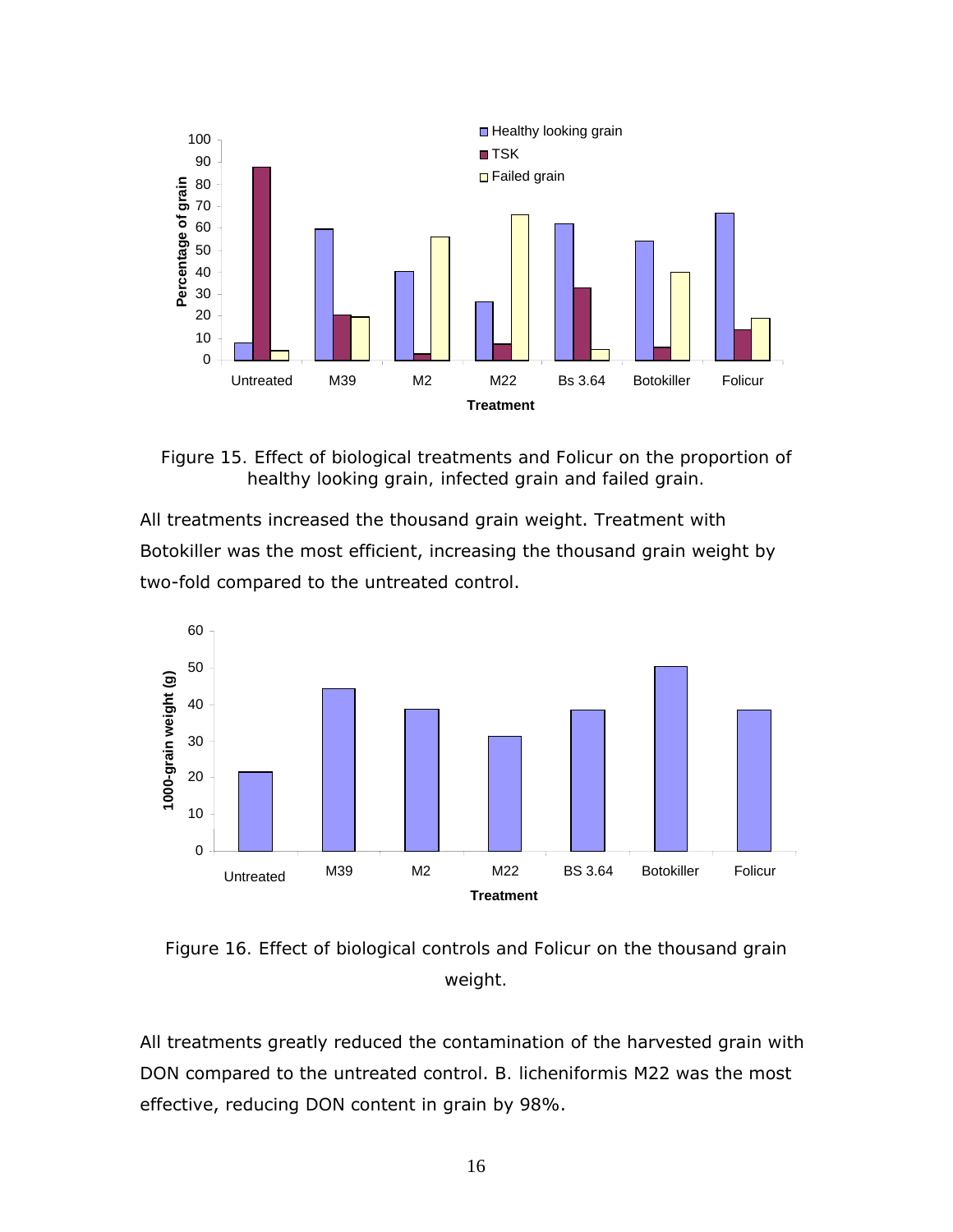

*Figure 17. Effect of biological controls and Folicur on DON contamination of grain.* 

### **5. EVALUATION OF MICAP 21.7% AND BOTOKILLER UNDER FIELD CONDITIONS**

The encapsulated fungicide Micap 21.7% and the commercial biological formulation Botokiller were tested for their efficacy in the field. Wheat cv. Charger was grown in Sutton Bonington (Leicestershire, UK). Table 2 summarises the treatments applied and the application rates used during the field experiment.

*Table 2. Product name, active ingredient and application rate of treatments used in the field trial.* 

| <b>Product</b><br>name | <b>Formulation</b> | <b>Active ingredient</b><br>(a.i.)<br>or Biocontrol agent<br>(BCA) | <b>Application rate</b><br>$(g a.i. ha^{-1})$ |
|------------------------|--------------------|--------------------------------------------------------------------|-----------------------------------------------|
| Folicur $\mathbb{R}^a$ | Emulsion           | Tebuconazole<br>$(250 \text{ g L}^{-1})$                           | 125 <sup>c</sup>                              |
| Місар™                 | Powder             | Tebuconazole (21.7%)                                               | 125                                           |
| <b>Botokiller®</b>     | Powder             | Bacillus subtilis                                                  | 200                                           |

<sup>a</sup> manufactured by Bayer CropScience<br><sup>b</sup> under license by Idemitsu

c half manufacturer's recommended dose rate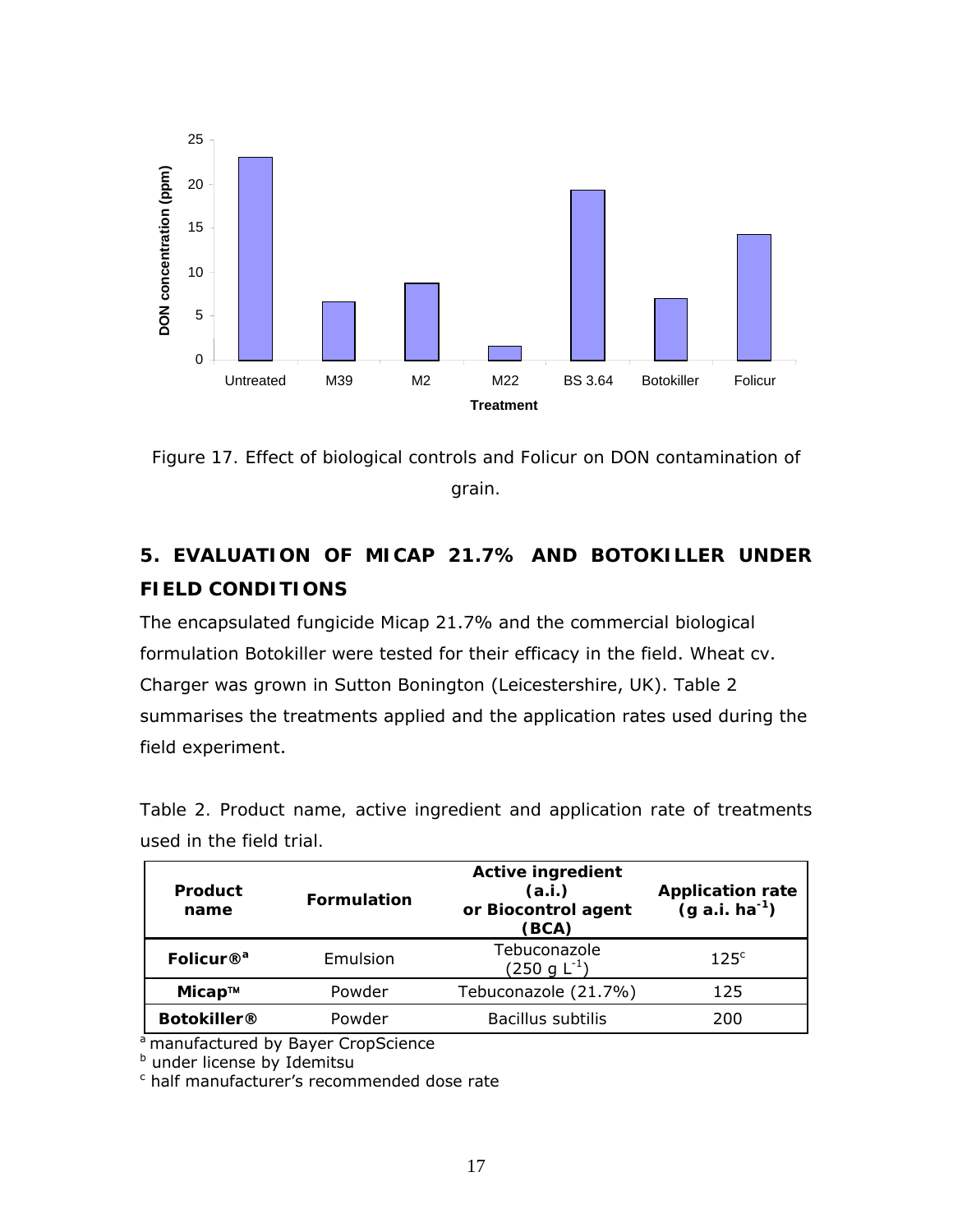The disease incidence and severity data are presented in Figure 18 and 19. Overall conditions of the test favoured significant FEB pressure. Incidence of FEB was indeed very high with 95.3% of untreated ears showing disease. No symptoms were observed on ears from untreated non-inoculated plots, indicating that there was no natural infection and that the artificially inoculated pathogen did not spread to the untreated non-inoculated control plots.

Treatments only reduced disease incidence slightly. Folicur, Micap and Botokiller reduced FEB incidence by 14.0%, 18.7% and 9.3%, respectively, compared to the untreated control.

34.3% of spikelets in diseased ears from untreated control plots showed FEB symptoms. Folicur, Micap and Botokiller treatments reduced the disease severity by 7.1%, 8.6% and 4.6%, respectively, compared to the untreated control.



*Figure 18. Effect of Micap 21.7% and Botokiller on disease incidence under field conditions.*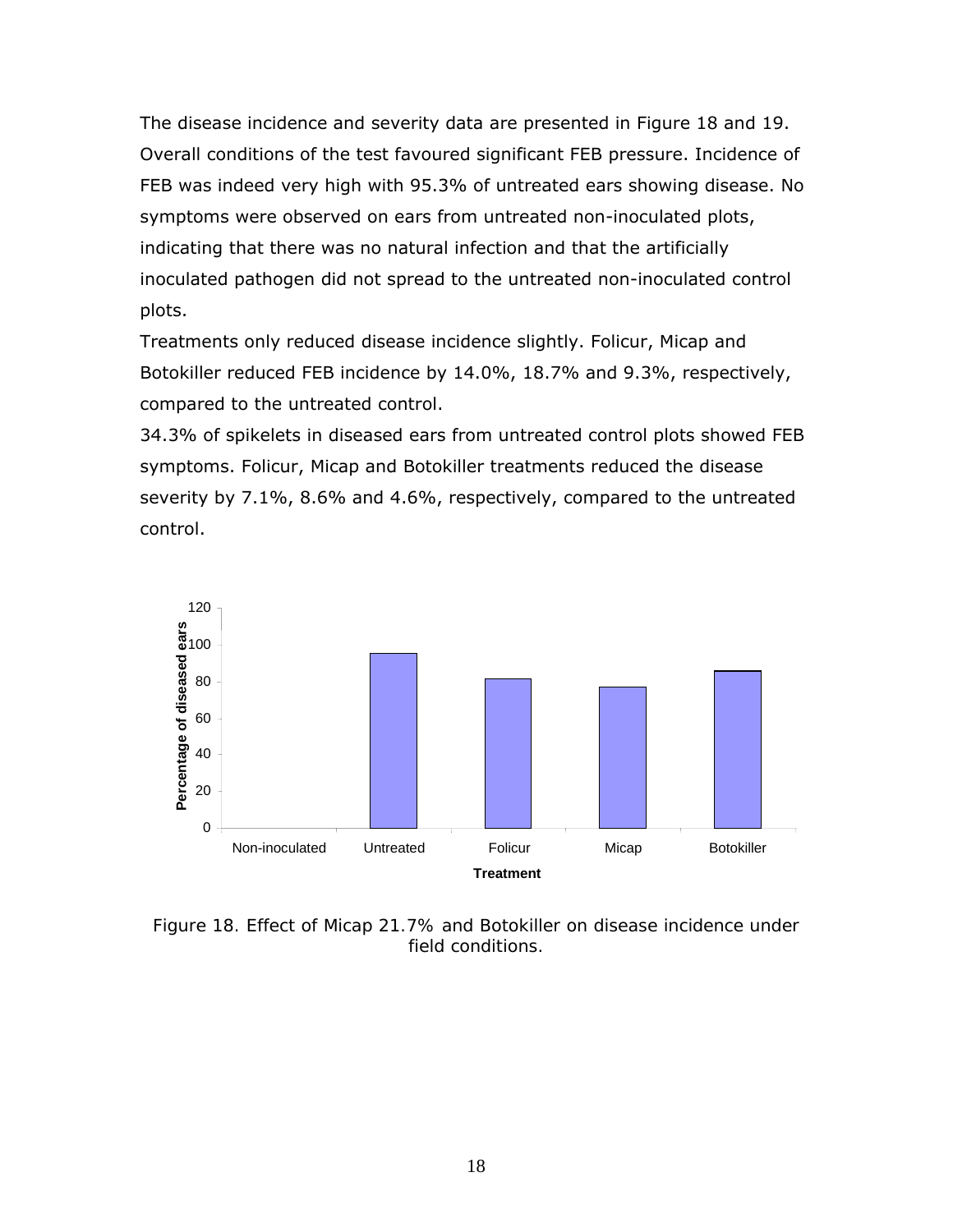

*Figure 19. Effect of Micap 21.7% and Botokiller on disease severity under field conditions.* 

Neither treatment nor infection significantly affected the number of grain per ear (Table 3). This might be explained by the fact that all grains, including TSK and failed grains, were taken into account.

Both Folicur and Micap treatments resulted in increased TGWs compared to the untreated control and the biological treatment. However, the increase produced by the application of the two fungicides was 54% lower from the non-inoculated control. The biological treatment did not increase the TGW compared to the untreated control.

| Treatment                    | Number<br>0f<br>grain<br>per ear | TGW(g)<br>(manually<br>harvested<br>grain) |
|------------------------------|----------------------------------|--------------------------------------------|
| Untreated,<br>non-inoculated | 52.9                             | 40.3                                       |
| Untreated,<br>inoculated     | 48.9                             | 21.9                                       |
| Folicur                      | 51.6                             | 25.9                                       |
| Micap                        | 50.5                             | 26.3                                       |
| <b>Botokiller</b>            | 55.4                             | 21.0                                       |

*Table 3. Effect of Folicur, Micap and Botokiller on FEB yield parameters.*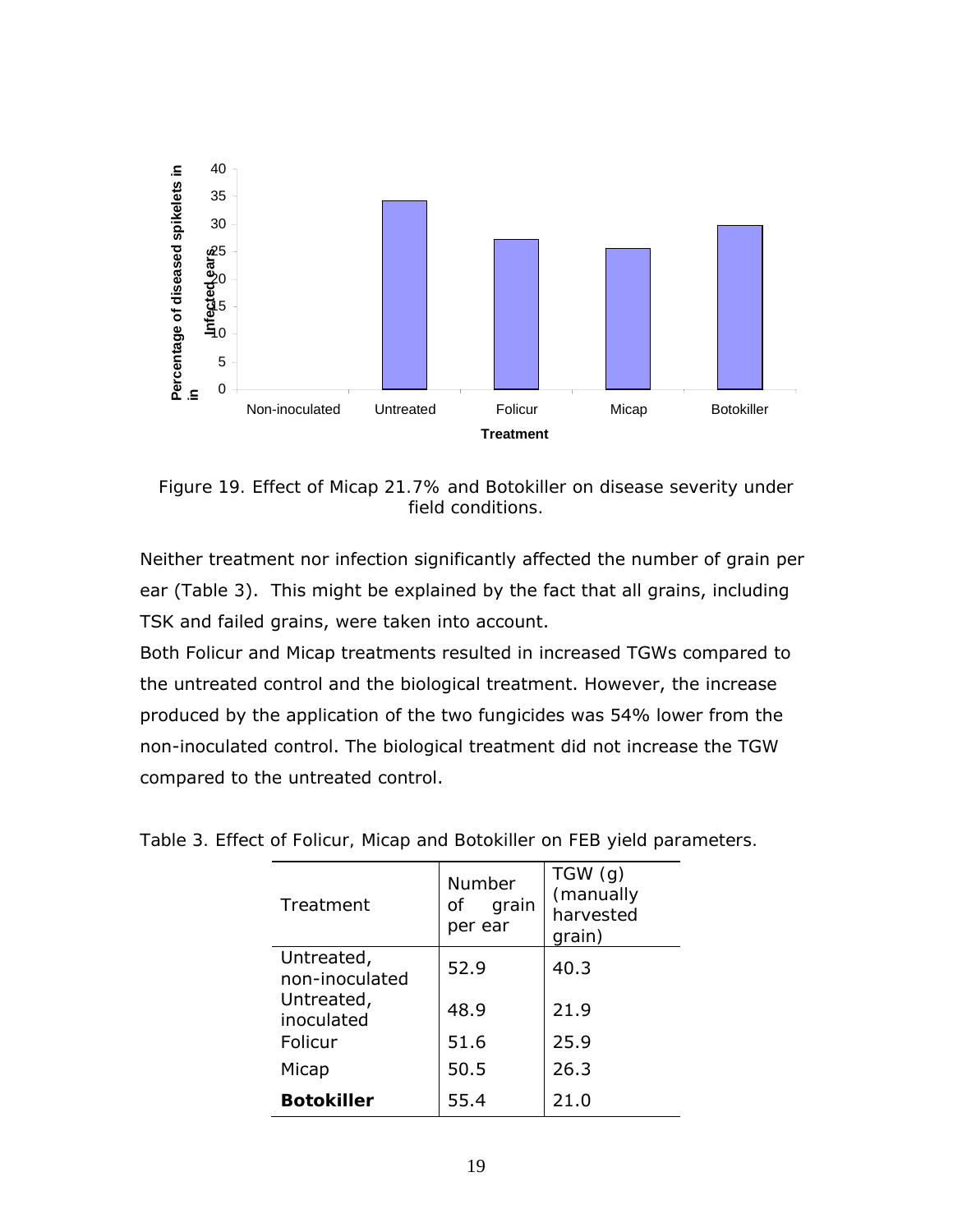None of the treatments significantly increased the proportion of normal grain compared to the untreated control (Figure 20). Ears sprayed with a preventive application of Folicur, Micap and Botokiller did not significantly produce less TSK compared to untreated ears.



*Figure 20. Effect of Micap 21.7% and Botokiller on the proportion of healthy looking grain, infected grain or TSK and failed grain.* 

There was no DON contamination of grain from untreated non-inoculated plots.

DON concentrations of 0-9.4 mg  $kg^{-1}$  were recovered from the infected harvested grains with the highest value obtained from diseased grain treated with Folicur. This fungicide resulted in a 25.3 % increase in DON content in diseased grain compared with the untreated control. Micap and Botokiller led to lower DON accumulation in infected grain than Folicur, however they were still higher than the untreated control: 9.0 mg  $kg^{-1}$  for Micap, 8.5 mg  $kg^{-1}$  for Botokiller, compared to 7.5 mg  $kg^{-1}$  for the untreated control.

All healthy looking grain samples showed high contamination with the lowest concentration obtained from untreated, Micap and Botokiller treated grain: 3.2 mg  $kg^{-1}$  for untreated and Micap treated grain, and 3.4 mg  $kg^{-1}$  for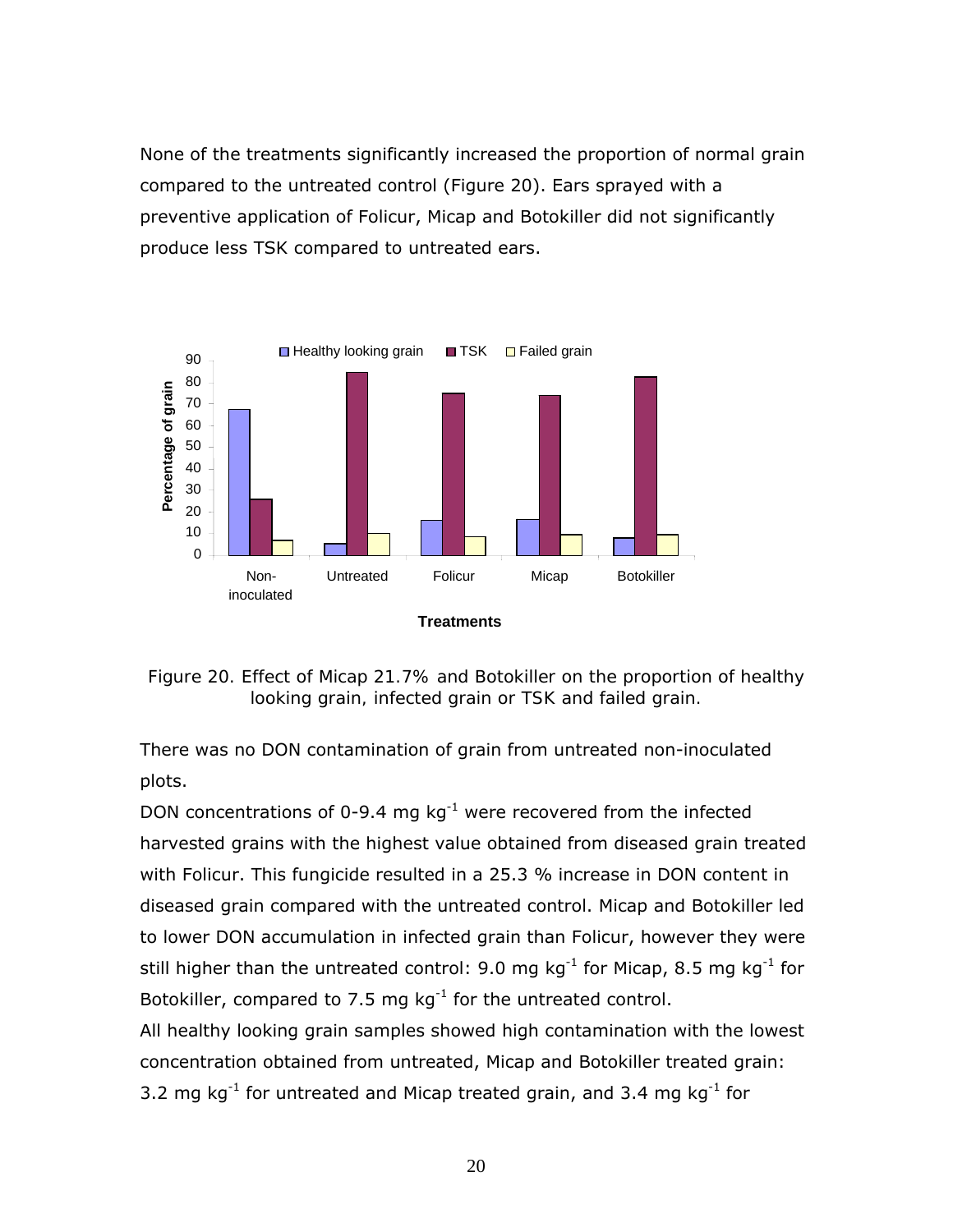Botokiller treated grain. Folicur (6 mg  $kg^{-1}$ ) increased the concentration of DON by 80 % compared with the untreated control.



*Figure 21. Effect of preventive application of Folicur, Micap and Botokiller on DON contamination of grain.Average values from two replications of ELISA analysis.* 

### **4. DISCUSSION**

This study demonstrated the effectiveness of the encapsulated tebuconazole formulation to control the disease. When compared to various fungicides, the Micap formulation protected the ears against infection and DON contamination best. It is interesting to note that in this study, the two tebuconazole formulations performed better than prothioconazole (Proline) which has previously been shown to give better control than tebuconazole (Suty-Heinze and Dutzmann, 2004). The encapsulated fungicide is very promising for FEB control since it presents the possibility for the slow release of the active ingredient tebuconazole on wheat ears. Moreover, encapsulated fungicides present important advantages over liquid formulations: the active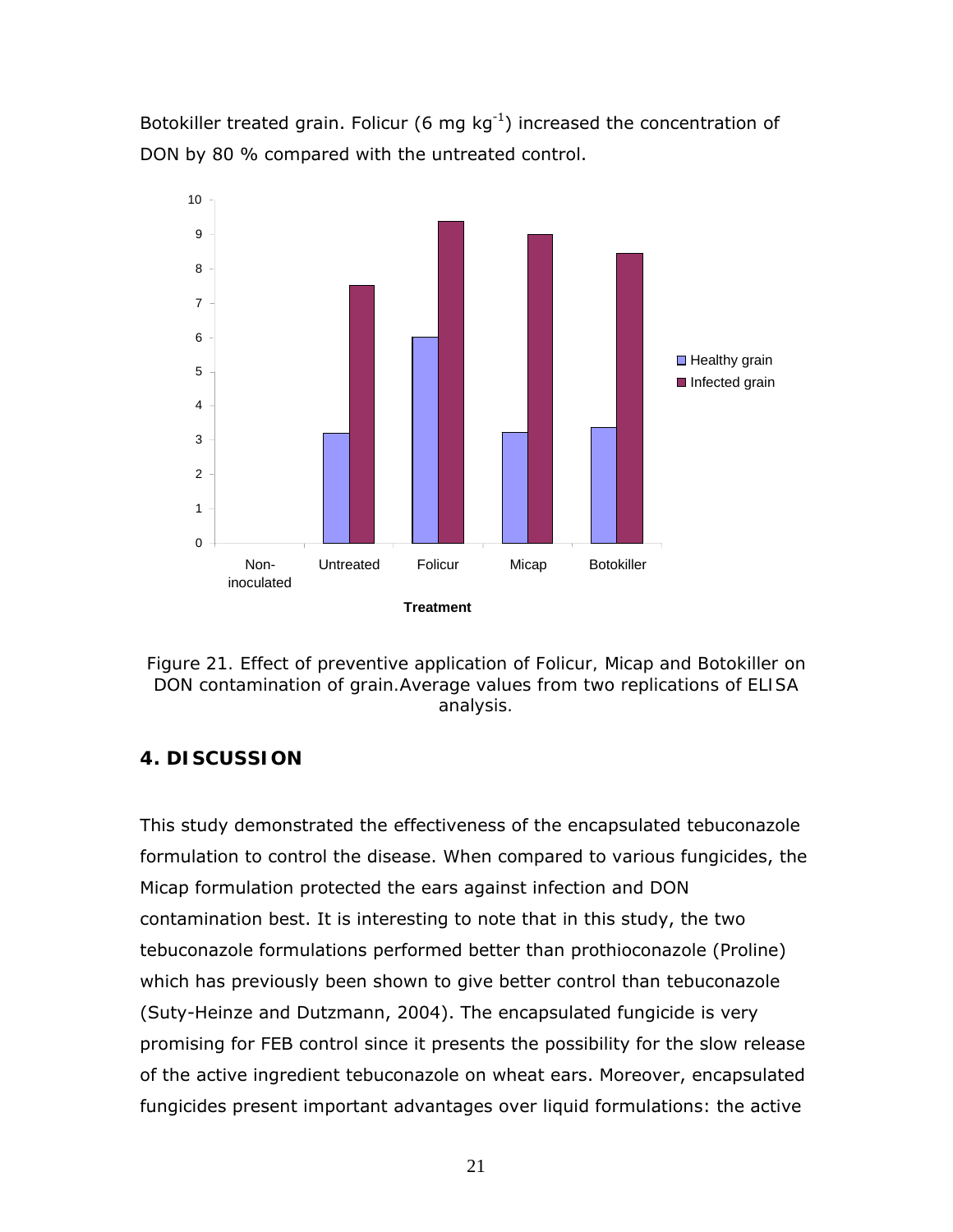ingredient is protected against environmental degradation, such formulations can reduce phytotoxicity and the contamination of the environment, but also the conversion of liquid materials into powders makes encapsulated formulations more convenient to handle.

The difference between using a susceptible cultivar and a moderately resistant cultivar was not evident in this study except on the contamination of the grain with DON. When application of tebuconazole-based fungicides was combined with the use of cv. Centrum, the concentration of DON in grain was substantially reduced.

Three bacterial isolates showed some activity against FEB. However, they were not as effective as tebuconazole. A second experiment (results not shown) also showed the instability of the activity of the biological control agents.

Micap 21.7% and Botokiller were not successful at controlling the disease in the field. Many factors may explain the poor efficacy of treatments reported in the present study. Factors such as heavy infection pressure, wheat cultivar susceptibility, wheat at susceptible growth stage, optimal temperature and humidity conditions, all play an important role in the intensity of FEB infections. In this study, all these factors were present. The crops were artificially inoculated with a pathogenic and toxigenic *F. culmorum* strain and, therefore, the infection pressure was high. The artificial inoculation occurred at the beginning of flowering, period during which the crop is the most susceptible to *Fusarium* infection. Moreover, the wheat cultivar used in the field trial was highly susceptible to FEB. In addition, the environmental conditions during the trial were particularly favourable to the development of FEB disease. The day following artificial infection, the air was moist and the plots were misted with water in the evening to further enhance infection. During the next two days, important thundery rainfall occurred and humidity levels remained very high. Day temperatures ranged between 19-26°C.